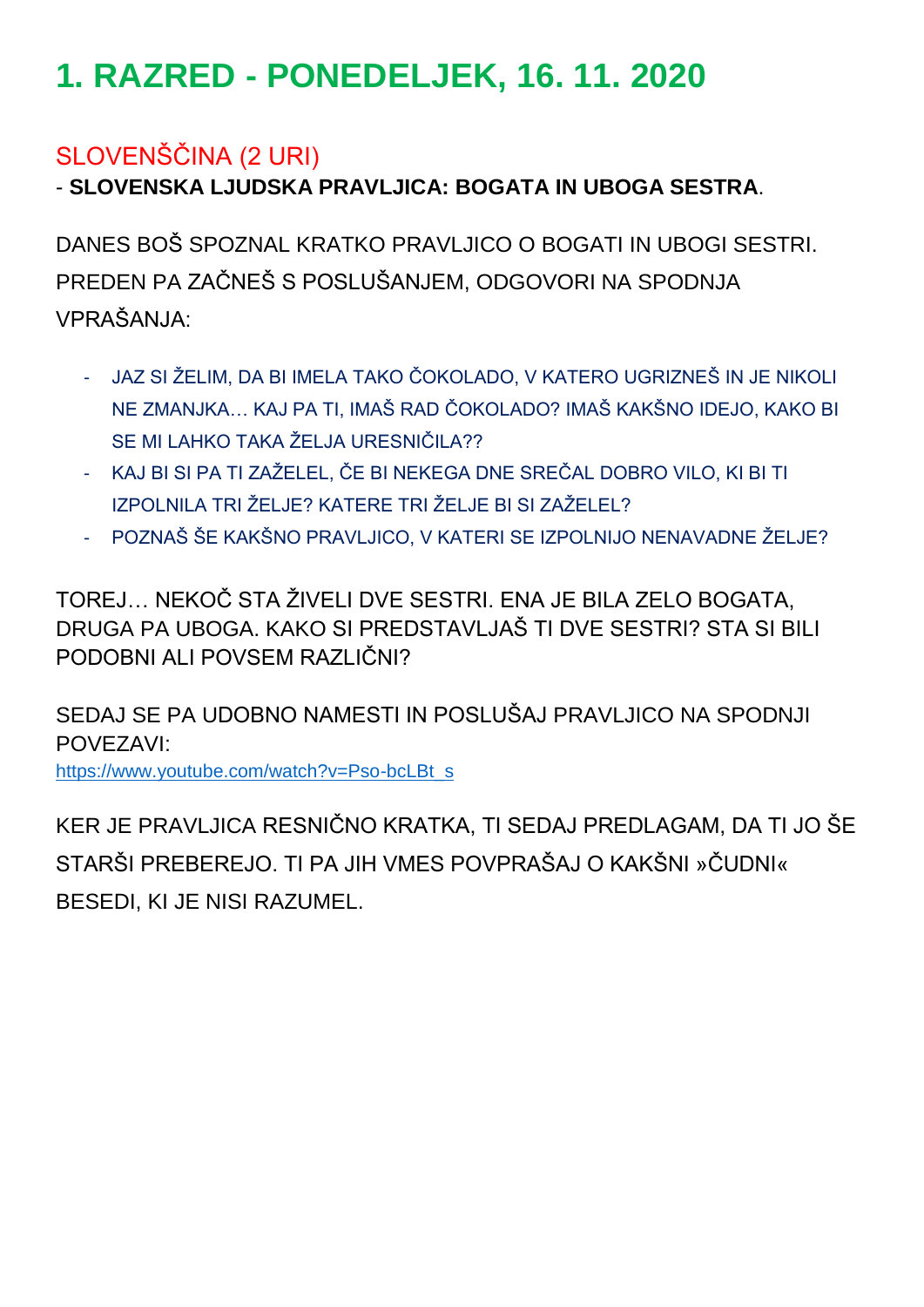#### Slovenska ljudska: **BOGATA IN UBOGA SESTRA**

Nekoč sta živeli dve sestri: bogata in uboga.

Bogata je imela velik mlin na štiri kamne, uboga sestra pa ni imela drugega kot dvanajst otrok. Lačni so bili od jutra do večera in še ponoči, saj mati ni imela ničesar, da bi jim dala jesti.

Nekoč je bogata rekla siromašni sestri, naj pride mlet k nji v mlin. Sestra je prišla in je ves dan mlela za bogato sestro, zvečer pa jo je prosila za peščico moke.

Bogata sestra jo je zavrnila, da ima dovolj moke na sebi. Ubožica je zajokala in šla domov. Ko je prišla domov k otrokom v izbo, je stresla moko s sebe in bolj ko jo je stresala, več je je bilo. Revni sestri nikoli več ni zmanjkalo moke. Obogatela je in srečno poženila vse svoje otroke.

Vsakemu je dala za doto vrečo bele moke in še prodajali so jo. Njena lakomna sestra pa je obubožala.

#### ODGOVORI:

- KAKŠNA SE TI JE ZDELA PRAVLJICA?
- KATERE OSEBE SO NASTOPALE V PRAVLJICI?
- SE TI JE ZDELO LEPO OD BOGATE SESTRE, DA NI HOTELA DATI MALO MOKE UBOGI SESTRI? ZAKAJ TAKO MISLIŠ?
- KATERA OD SESTER JE IMELA OTROKE?
- KAKŠNI SO BILI TI OTROCI?
- SEDAJ SI PA V MISLIH PREDSTAVLJAJ OBE SESTRI.... SI JU PREDSTAVLJAŠ FNAKO KOT PRED POSI UŠANJEM PRAVI JICE?

DANES BO TVOJA NALOGA SLEDEČA: V ZVEZKU ZA SLOVENŠČINO (PIKAPOLONICA) POIŠČI NASLEDNJ0 PRAZNO STRANI. NA VRHU PRESLIKAJ NASLOV BOGATA IN UBOGA SESTRA (LAHKO TI NASLOV NAPIŠEJO TUDI STARŠI SEVEDA).

|  | LIST V ZVEZKU S ČRTO RAZDELI NA LEVO IN DESNO |
|--|-----------------------------------------------|
|  | POLOVICO. NA LEVO POLOVICO NARIŠI BOGATO      |
|  | SESTRO, NA DESNO PA REVNO SESTRO. ZRAVEN      |
|  | NJIJU LAHKO SEVEDA ŠE KAJ DORIŠEŠ!            |
|  | KO SE SPET SREČAMO V ŠOLI, SI BOMO OGLEDALI   |
|  | VAŠI SESTRI, KAKŠNI SI PREDSAVLJATE TER JIH   |
|  | <b>BOMO MED SEBOJ PRIMERJALI.</b>             |
|  |                                               |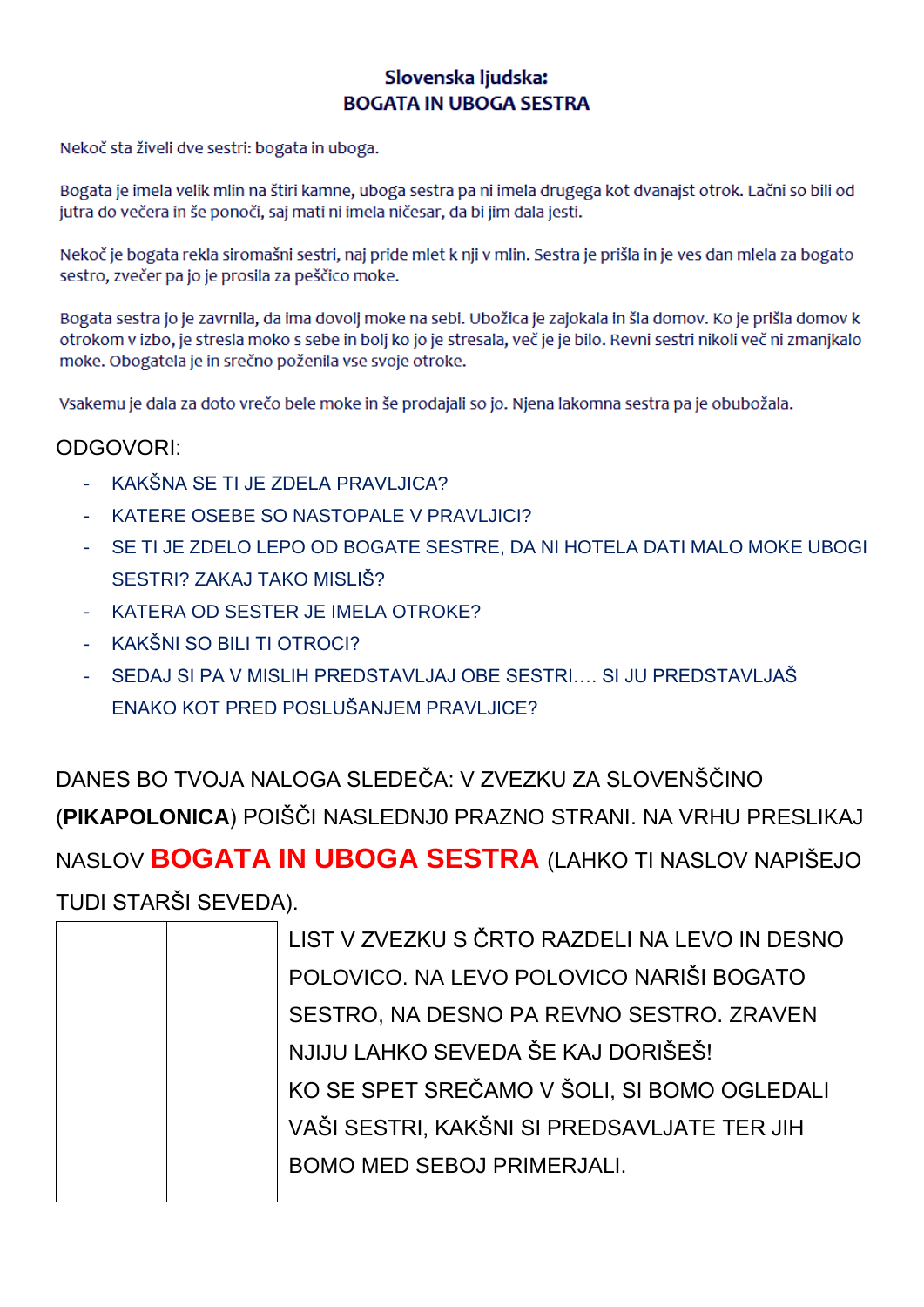### GLASBENA UMETNOST

### **- PESEM VEVERICA**

DANES SE BOŠ PRI GLASBENI UMETNOSTI UČIL PESMICO O ENI GOZDNI ŽIVALI. NAJ TI Z UGANKO NAMIGNEM O KATERI ŽIVALI GRE:

»Z REPOM KOŠATIM MAHLJA, Z VEJE NA VEJO SKAKLJA.« (M. Voglar)

PRAV IMAŠ....VEVERICA JE. NAUČIL SE BOŠ PESMICO JANEZA BITENCA: **VEVERICA.**

PREDVAJAJ SI POSNETEK PESMI VEVERICA NA:

https://www.lilibi.si/solska-ulica/glasbena-umetnost/pesmice-2

V ZVEZEK ZA GLASBO PRESLIKAJ NASLOV VEVERICA.

SPODAJ PRILEPI UČNI LIST Z BESEDILOM PESMICE. ČE PA TE MOŽNOSTI NIMAŠ, NIČ HUDEGA. PROSI NEKOGA, DA TI PESMICO PREPIŠE.

O ČEM PRIPOVEDUJE PESMICA? KDO VSE NASTOPA V NJEJ? KAJ IMA RADA VEVERICA? ILUSTRIRAJ (NARIŠI) VSEBINO PESMICE.

VEČKRAT PONOVI PESEM. NAUČI SE JO.

ŠPORT

**- ATLETSKA ABECEDA IN VAJE ZA MOČ**

ATLETSKA ABECEDA IN VAJE ZA MOČ NA DOMU:

[https://www.youtube.com/watch?v=4zhBjW9dkzY&ab\\_channel=HervisSlovenijaHervisSlovenija](https://www.youtube.com/watch?v=4zhBjW9dkzY&ab_channel=HervisSlovenijaHervisSlovenija)